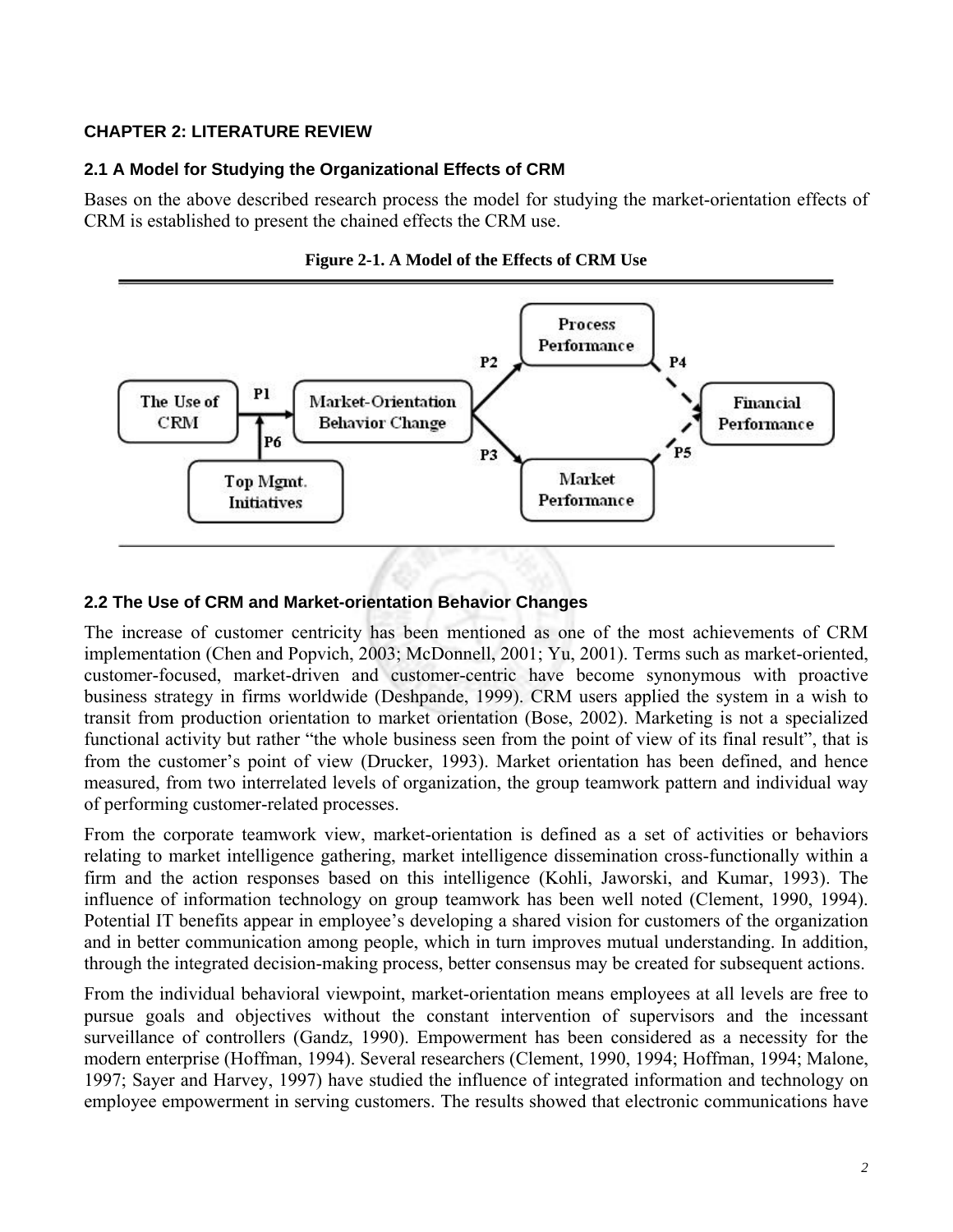the potential to empower people through increased information and access. The technological change can serve as a catalyst for organizational realignment for decentralizing the decision-making and strengthening user power in their relation with management and enhancing capability in solving customer problems.

# **2.3 The Impact of CRM on Value Chain Processes**

To comprehend the CRM impact on various processes in the organization a thorough review was conducted on 70 cases reported by five major CRM vendors including Sieble, SAP, Saleslogix, FrontRange, and salesforce. The purpose is to collect data of CRM influence on different business processes. Although these user cases may have been strongly affected by vendors, for promotion purposes, the presented instances of different processes do provide verifiable evidence for understanding the scope and areas of CRM impact. The results are summarized in Table 2-1.

Behavior changes in both cross-departmental teamwork and empowered individual job performance were observed in several cases. The related process performance is clearly traced. In addition to increased efficiencies in sales and marketing, the noted process performance indicators include dynamic R&D, reliable demand forecast, well-planned production, expanded delivery networks and consistent customer service throughout the service cycle.

| <b>Process</b>         | <b>Changes in behavior</b>                                                                                                                                | <b>Impacts on processes</b>                                                                                            |
|------------------------|-----------------------------------------------------------------------------------------------------------------------------------------------------------|------------------------------------------------------------------------------------------------------------------------|
| Sales and<br>Marketing | • Local market knowledge sharing and<br>analysis                                                                                                          | • Target chosen market<br>segments, micro-segments<br>or individual customers<br>more precisely.                       |
| Inbound<br>logistics   | • Work closely with front-end departments for<br>planning procurement and managing<br>warehouse                                                           | • Better forecasts on demand                                                                                           |
|                        |                                                                                                                                                           | • Increased purchasing<br>efficiency                                                                                   |
| R&D                    | • Collect market and customer information<br>from other functions                                                                                         | • Dynamic R&D and spot<br>trends accurately                                                                            |
| Production             | • Cross-departmental planning and proactively<br>share information with other departments                                                                 | • Effectively address the<br>operational requirements of<br>events                                                     |
|                        |                                                                                                                                                           | • Increased forecasting<br>accuracy                                                                                    |
|                        |                                                                                                                                                           | • Increased productivity                                                                                               |
| Outbound<br>Logistics  | • Shared on-demand assess to customer data<br>from any location by all partners                                                                           | • Effectively address the<br>logistical and follow-up<br>requirements of events<br>• Expanding distribution<br>network |
|                        | • Empowered employees in serving customers                                                                                                                |                                                                                                                        |
|                        | • Staff and managers have access to all the<br>data they need to keep customers happy,<br>which made staff more proactive in solving<br>customer problems |                                                                                                                        |

**Table 2-1. Findings of Case Review -- Changes in Behaviors and Processes**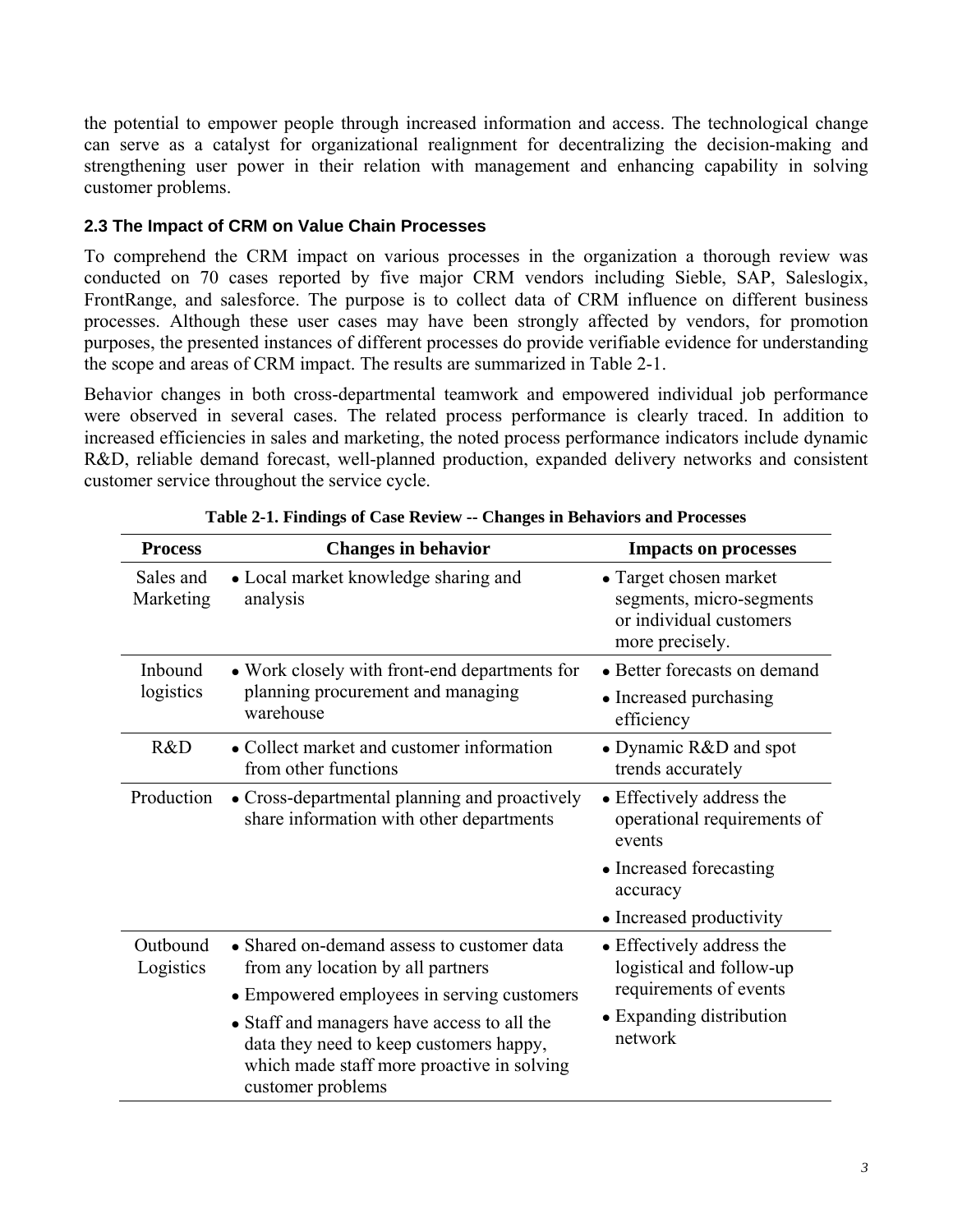| Customer<br>service<br>Fulfillment | • Tightly-built chain of service information                                                                 | • Consistent service on<br>customers throughout the<br>service cycle |
|------------------------------------|--------------------------------------------------------------------------------------------------------------|----------------------------------------------------------------------|
|                                    | • Empowered employees in fulfilling customer<br>requests                                                     |                                                                      |
|                                    | • Employees coordinate with departments in<br>serving customers                                              |                                                                      |
|                                    | • Direct interaction with customers and<br>retailers and helping retailers solve their<br>customer's problem |                                                                      |

## **2.4 Top Management Initiatives for CRM Management**

Regarding the management of CRM use, although many factors including data sharing, process change and employee training are addressed, the most powerful drive seems to be from the top business manager. In the 74 cases reviewed, more than half of the cases indicated that under the lead of top management the key performance indicators were redesigned and related movements including crossdepartmental communication, data sharing, process restructuring, job redefining and training programs were implemented accordingly. It seems that the increased performance of the value chain processes is highly affected by the enforcement of customer and market focused team-work across different functions.

CRM is a combination of people, processes and technology that seeks to understand a company's customers (Chen and Popvich, 2003); therefore, critical factors for CRM success lie in the scope of managing and controlling people, processes and technology. Leadership in visioning and strategic planning has been emphasized as the most important factors for CRM success (Galbreath and Rogers, 1999; Rigby and Ledingham, 2004; Tafti, 2002; Yu, 2001). Furthermore, education for customerfocused transition is another key point for taking full advantage of the wealth of the customer knowledge bank (Bose, 2002; Tafti, 2002). Meanwhile, changes in measurement (Alter, 2004), job definition (Alter, 2004; McDonnell, 2001) and reward systems (Chen and Popvich, 2003; Reinartz, Krafft, and Hoyer, 2004) are the additional forces for behavior change. Although some of these success factors are carried out by mid-level managers, companies can't gain competitive edge from CRM use without top management supports.

CRM can provide enormous competitive advantages if implemented in a co-operative environment (Kotorov, 2003). To support the strategic target, organizations strive to tackle entrenched business processes or retool its organizational structure and garner expected returns (Rigby and Ledingham, 2004). To build an integrated view of the customer, all the value-generating processes need to be integrated and streamlined, which lead to issues of technology integration (Chen and Popvich, 2003) and organizational change management (Tafti, 2002). Budgeting and planning for continuous integration among internal and external processes and technologies have become one of the most discussed issues in CRM management. In order to acquire full benefits from CRM use, the top management plays a critical role to initiate success factors, empower employees to solve customers' problems, allocate sufficient resources, and coordinate the departmental conflicts.

### **2.5 Market Performance and Financial Performance**

In addition to market share, market performance can be viewed from three aspects: customer value, customer satisfaction and customer loyalty. CRM is reported to have the ability to bring up these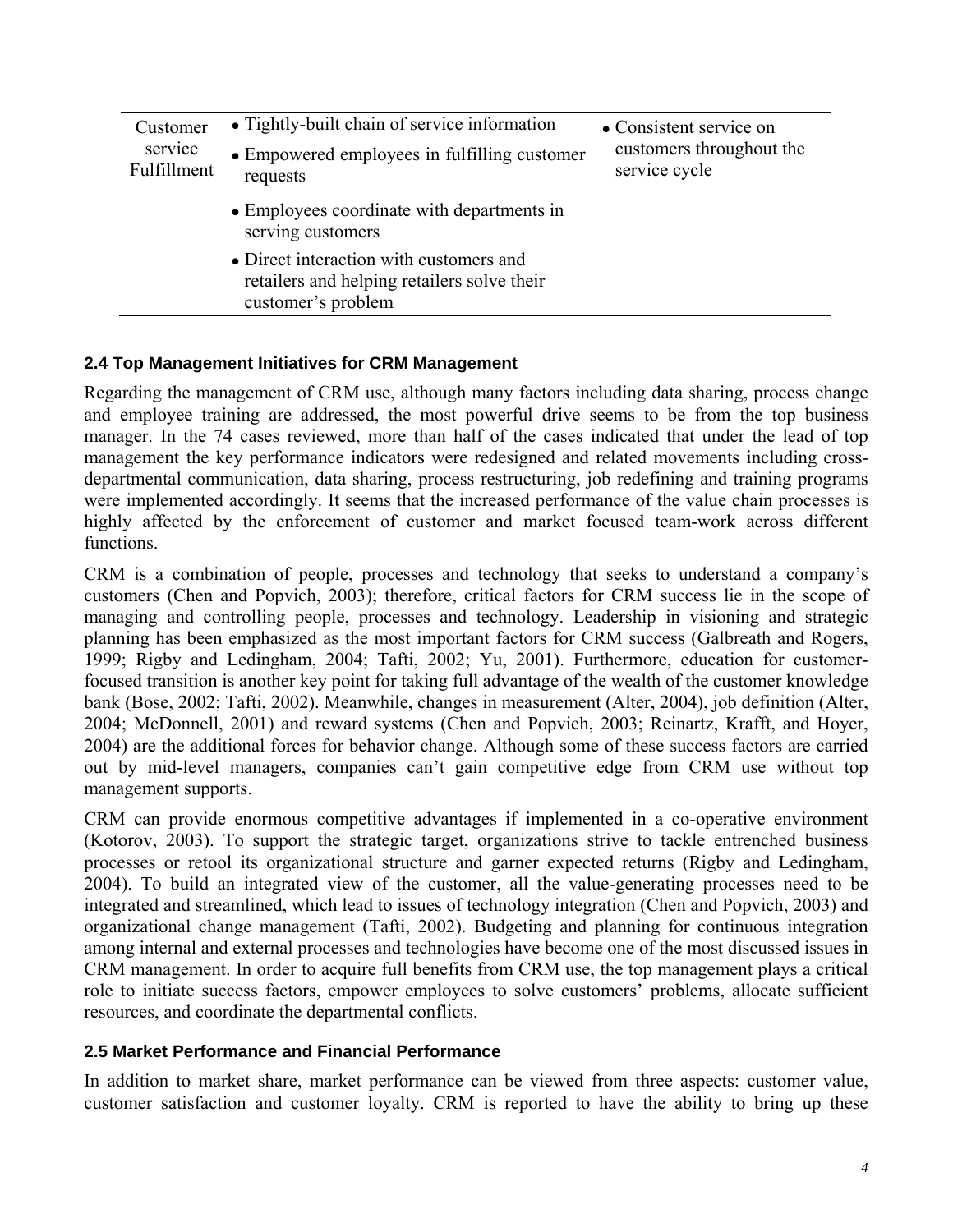indexes (Croteau and Li, 2003; Kenyo and Vakola, 2003; Ragins and Greco, 2003; Zeng, Wen, and Yen, 2003). Financial performance is the impact of IT-enabled changes on all firm activities with metrics capturing bottom-line impacts (Melville, Kraemer, and Gurbaxani, 2004). The ultimate goal of the investment of CRM is to affect this final result.

## **2.6 Proposition 1: the Use of CRM Can Affect the Market-orientation Behavior in an Organization**

Based on the literature review and the case analysis, the use of CRM has been found to influence the user behavior into a market-orientation fashion in delivering process results as well as collaborating with internal functions (Bull, 2003; Chen and Popvich, 2003; Gurau et al, 2003).

Market-orientation on the team level contains three levels of customer focused actions (Homburg and Pflesser, 2000; Kohli et al., 1993): 1) market intelligence generation refers to customer interaction, customer information gathering and review of environment change; 2) market intelligence dissemination refers to cross-departmental data sharing, formal and informal organization-wide communication and customer information circulation; and 3) market intelligence responsiveness is reflected in decisions on price and product change, business plans and customer responsiveness.

Market orientation on the individual level is reflected in employee empowerment. Employee empowerment refers to employees being more proactive and self-sufficient in assisting an organization to achieve its goals (Herrenkohl, Judson, and Heffner, 1999).

People will break out of narrow job specifications to find new and better ways of contributing to key business processes, changing and modifying them in the pursuit of good service, improved quality and value (Gandz, 1990).

Employee empowerment has become a major approach in achieving employee involvement, commitment, and unleashing employee capability and creativity in serving customers (Jarrar and Zairi, 2002). The empowered employees tend to be more responsive, deal with complaints quickly, work more efficiently and well-motivated to serve customers (Lashley, 1995).

## **2.7 Proposition 2: the Market-orientation Behavior Change Has a Positive Impact on the Performance of Value-creation Processes**

Process performance denotes a range of measures associated with operational efficiency enhancement within specific business processes such as quality improvement of designed processes and enhanced cycle time within inventory management processes (Melville et al., 2004). Organizational processes create and deliver the value proposition for customers (Kaplan and Norton, 2004). The performance of internal processes is a leading indicator of subsequent improvements in customer and financial outcomes. Thus, superior performance and improvement of processes are lead by the significant focus on customers.

## **2.8 Proposition 3: the Market-orientation Behavior Has a Positive Impact on Market Performance**

The effect of market-oriented behavior on market performance has been highlighted by several studies (Homburg and Pflesser, 2000; Kohli et al., 1993; Narver and Slater, 1990; Slater and Narver, 1994). Firms with greater use of teams, decentralized decision-making and wider breadth of job responsibilities are found to have disproportionately higher market valuation (Brynjolfsson, Hitt, Yang, Baily, and Hall, 2002).